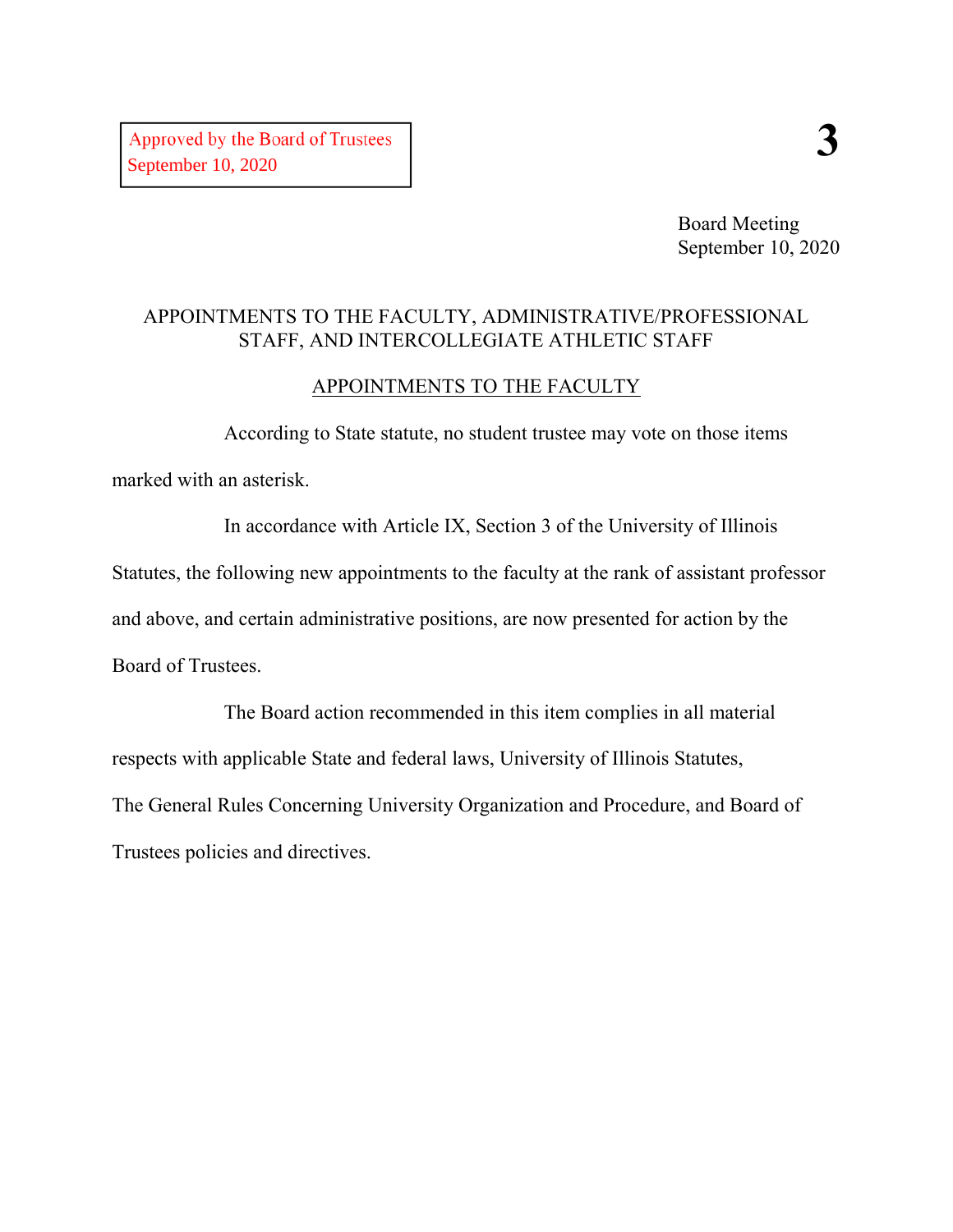## Faculty New Hires Urbana

Submitted to the Board of Trustees September 10, 2020

| Name                           | College                                                                     | Proposed UI<br>Job Title            | <b>Appointing Unit</b>                                                           | Tenure<br><b>Status</b>          | Job<br><b>FTE</b> | Service<br>description | Service<br><b>Begin Date</b>                   | Salary      | per  |
|--------------------------------|-----------------------------------------------------------------------------|-------------------------------------|----------------------------------------------------------------------------------|----------------------------------|-------------------|------------------------|------------------------------------------------|-------------|------|
| Morgan, Eric Lee               | College of<br>Agricultural,<br>Consumer<br>and<br>Environmental<br>Sciences | Associate<br>Professor              | Agricultural<br>Leadership,<br>Education and<br>Communications<br>Program        | Non-Tenured                      | 1.00              | Academic<br>Year       | 01/02/2021                                     | \$85,000.00 | year |
| *Morgan, Eric Lee              | College of<br>Agricultural,<br>Consumer<br>and<br>Environmental<br>Sciences | Associate<br>Professor              | Natural<br>Resources and<br>Environmental<br>Sciences                            | Indefinite<br>Tenure             | 0.00              | Academic<br>Year       | 01/02/2021                                     | \$0.00      | year |
| Morgan, Eric Lee               | College of<br>Agricultural,<br>Consumer<br>and<br>Environmental<br>Sciences | Graduate<br>Programs<br>Coordinator | Agricultural<br>Leadership,<br><b>Education and</b><br>Communications<br>Program | Non-Tenured                      | 0.00              | Twelve-<br>Month       | 01/02/2021                                     | \$5,000.00  | year |
|                                |                                                                             |                                     |                                                                                  |                                  |                   |                        | <b>Total</b><br><b>Annual</b><br><b>Salary</b> | \$90,000.00 | Year |
| Leditzky, Felix                | College of<br><b>Liberal Arts</b><br>and Sciences                           | Assistant<br>Professor              | <b>Mathematics</b>                                                               | Probationary,<br>Yr <sub>1</sub> | 1.00              | Academic<br>Year       | 01/01/2021                                     | \$90,000.00 | year |
| Fisher, Jacob<br><b>Taylor</b> | College of<br>Media                                                         | Assistant<br>Professor              | Charles H.<br>Sandage<br>Department of<br>Advertising                            | Probationary,<br>Yr <sub>1</sub> | 1.00              | Academic<br>Year       | 09/11/2020                                     | \$77,000.00 | year |
| Fisher, Jacob<br>Taylor        | College of<br>Media                                                         | Assistant<br>Professor              | Institute of<br>Communications<br>Research                                       | Non-Tenured                      | 0.00              | Academic<br>Year       | 09/11/2020                                     | \$0.00      | year |
|                                |                                                                             |                                     |                                                                                  |                                  |                   |                        | <b>Total</b><br><b>Annual</b><br><b>Salary</b> | \$77,000.00 | year |
| Feng, Yali                     | University<br>Library                                                       | Assistant<br>Professor              | <b>University</b><br>Library                                                     | <b>Initial/Partial</b><br>Term   | 1.00              | Twelve-<br>Month       | 10/16/2020                                     | \$60,000.00 | year |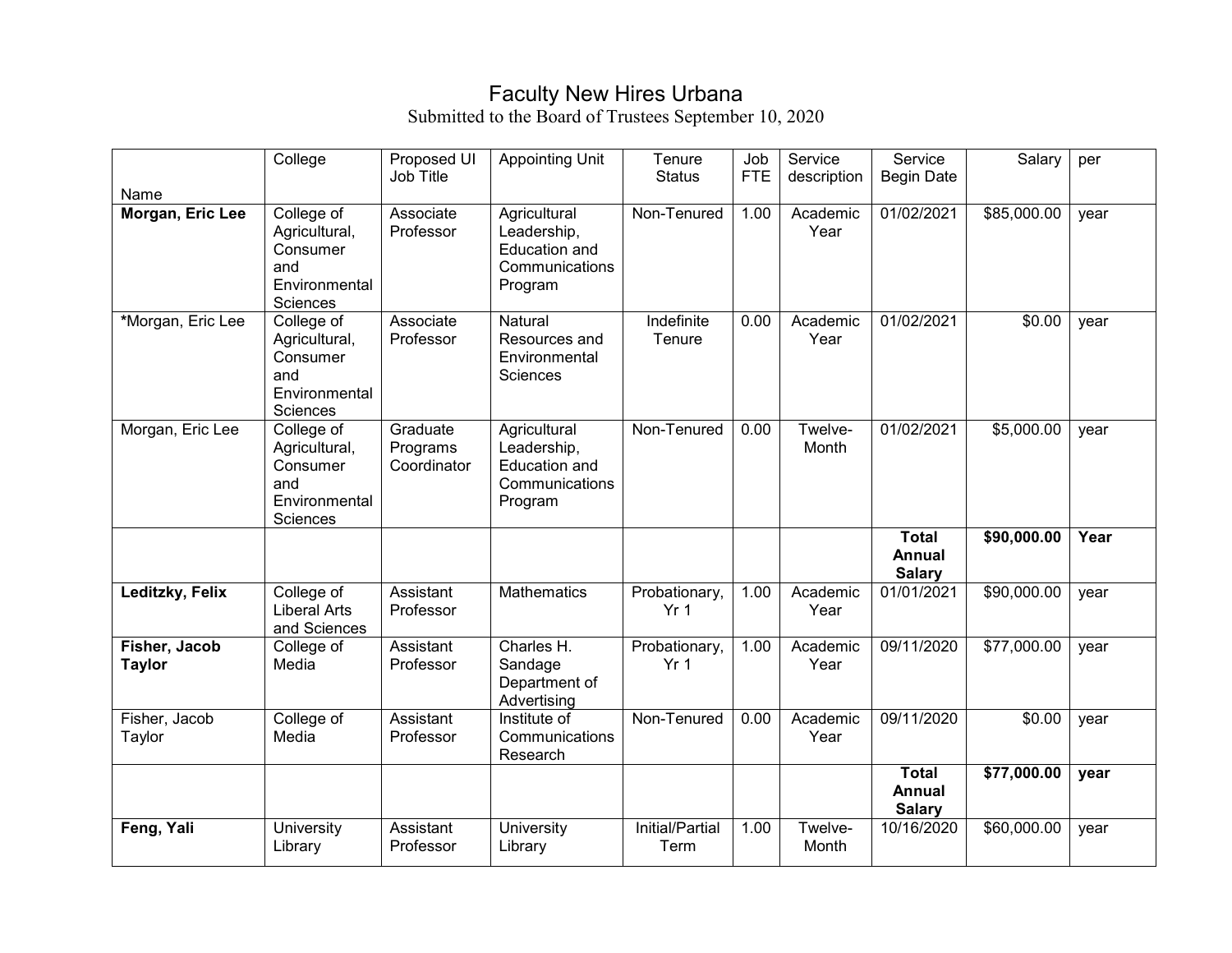|                    | College                              | Proposed UI<br>Job Title                                                              | Appointing Unit                   | Tenure<br><b>Status</b>          | Job<br><b>FTE</b> | Service<br>description | Service<br>Begin Date            | Salary      | per  |
|--------------------|--------------------------------------|---------------------------------------------------------------------------------------|-----------------------------------|----------------------------------|-------------------|------------------------|----------------------------------|-------------|------|
| Name               |                                      |                                                                                       |                                   |                                  |                   |                        |                                  |             |      |
| Feng, Yali         | <b>University</b><br>Library         | <b>Behavioral</b><br>Sciences<br>Research<br>and Data<br><b>Services</b><br>Librarian | University<br>Library             | Non-Tenured                      | 0.00              | Twelve-<br>Month       | 10/16/2020                       | \$0.00      | year |
| Feng, Yali         | University<br>Library                | Assistant<br>Professor                                                                | University<br>Library             | Probationary,<br>Yr <sub>1</sub> | 1.00              | Twelve-<br>Month       | 08/16/2021                       | \$60,000.00 | year |
|                    |                                      |                                                                                       |                                   |                                  |                   |                        | Total<br>Annual<br><b>Salary</b> | \$60,000.00 | Year |
| Gritton, Howard J. | College of<br>Veterinary<br>Medicine | Assistant<br>Professor                                                                | Comparative<br><b>Biosciences</b> | Initial/Partial<br>Term          | 1.00              | Academic<br>Year       | 10/16/2020                       | \$91,000.00 | year |
| Gritton, Howard J. | College of<br>Veterinary<br>Medicine | Assistant<br>Professor                                                                | Comparative<br><b>Biosciences</b> | Probationary,<br>Yr <sub>1</sub> | 1.00              | Academic<br>Year       | 08/16/2021                       | \$91,000.00 | year |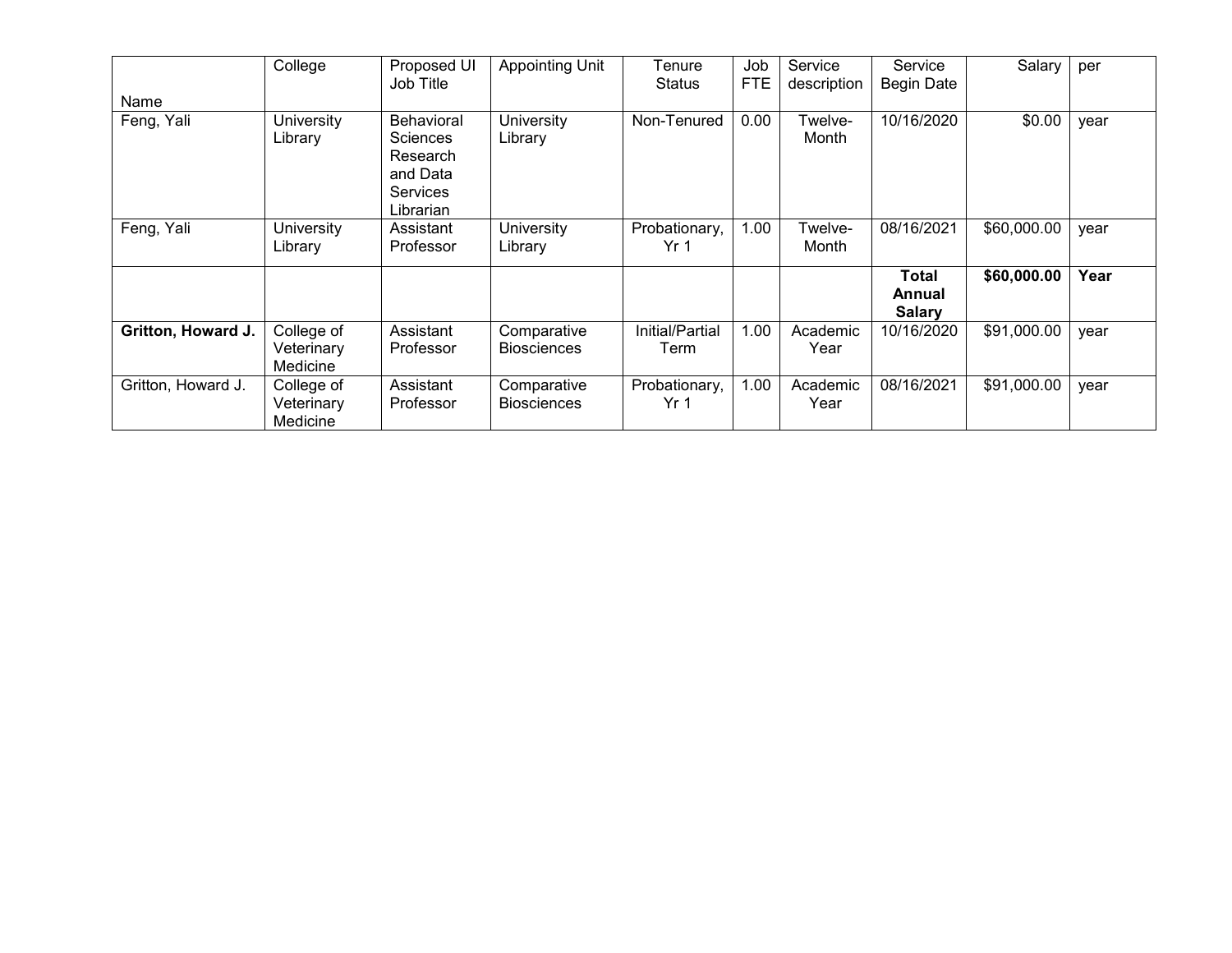#### URBANA-CHAMPAIGN

*Emeriti:*

**Renee L. Baillargeon**, Professor Emerita of Psychology, August 16, 2020

**Gary S. Dell**, Professor Emeritus of Psychology, August 16, 2020

**J. Craig Dutton**, Professor Emeritus of Aerospace Engineering, June 1, 2020

**Paul David Healey**, Associate Professor Emeritus, College of Law, August 24, 2019

**Feng Sheng Hu**, Professor Emeritus of Geology, and Professor Emeritus of Plant Biology, July 1, 2020

**Jose Mestre**, Professor Emeritus of Physics, August 1, 2019

**William H. Mischo**, Professor Emeritus, University Library, July 1, 2020

**Lawrence B. Schook**, Professor Emeritus of Animal Sciences, and Gutgsell Professor Emeritus, Department of Animal Sciences, January 1, 2021

### *Out-of-Cycle Faculty Promotion/Tenure:*

*To the rank of Associate Professor on Indefinite Tenure*

**Jian Peng**, Associate Professor of Computer Science, Grainger College of Engineering, tenured; Associate Professor, and Associate Professor, Center for Digital Agriculture, National Center for Supercomputing Applications, Vice Chancellor for Research and Innovation, non-tenured; Associate Professor, Carle Illinois College of Medicine, non-tenured, effective September 11, 2020

*To the rank of Clinical Associate Professor, non-tenured*

**Sumuk Sundaram**, Clinical Associate Professor of Internal Medicine, College of Medicine, non-tenured, effective September 11, 2020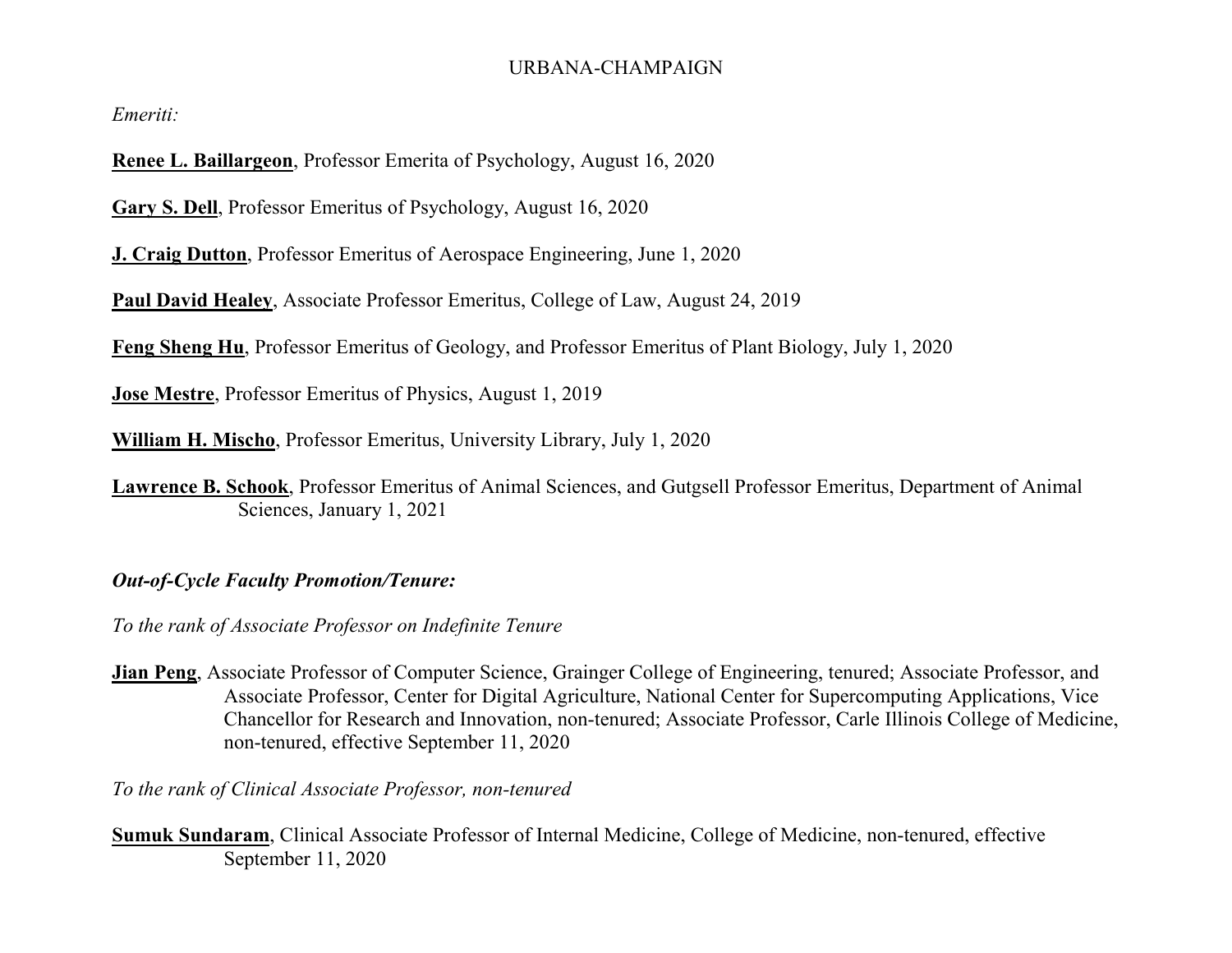### Faculty New Hires Chicago Submitted to the Board of Trustees September 10, 2020

| Name                           | College                                           | Proposed UI                                  | Appointing                                 | Tenure                           | Job        | Service       | Service                                        | Salary                   | per  |
|--------------------------------|---------------------------------------------------|----------------------------------------------|--------------------------------------------|----------------------------------|------------|---------------|------------------------------------------------|--------------------------|------|
|                                |                                                   | Job Title                                    | Unit                                       | <b>Status</b>                    | <b>FTE</b> | Description   | <b>Begin Date</b>                              |                          |      |
| *Sanchez,<br><b>Bernadette</b> | College of<br>Education                           | Professor                                    | Educational<br>Psychology                  | Indefinite<br>Tenure             | 1.00       | Academic Year | 09/11/2020                                     | $\overline{$}120,000.00$ | year |
| Drew, Kevin                    | College of<br><b>Liberal Arts</b><br>and Sciences | Assistant<br>Professor                       | Biological<br>Science                      | Initial/Partial<br>Term          | 1.00       | Academic Year | 01/01/2021                                     | \$95,000.00              | year |
| Drew, Kevin                    | College of<br><b>Liberal Arts</b><br>and Sciences | Assistant<br>Professor                       | Biological<br>Science                      | Probationary,<br>Yr <sub>1</sub> | 1.00       | Academic Year | 08/16/2021                                     | \$95,000.00              | year |
| *Hesjedal,<br>Thorsten         | College of<br><b>Liberal Arts</b><br>and Sciences | Professor                                    | Physics                                    | Indefinite<br>Tenure             | 0.50       | Academic Year | 08/16/2021                                     | \$95,000.00              | year |
| *Hesjedal,<br>Thorsten         | College of<br><b>Liberal Arts</b><br>and Sciences | Professor                                    | Chemistry                                  | Indefinite<br>Tenure             | 0.50       | Academic Year | 08/16/2021                                     | \$95,000.00              | year |
|                                |                                                   |                                              |                                            |                                  |            |               | <b>Total</b><br><b>Annual</b><br><b>Salary</b> | \$190,000.00             | year |
| *Avanaki,<br>Kamran            | College of<br>Medicine at<br>Chicago              | Associate<br>Professor                       | Bioengineering                             | Indefinite<br>Tenure             | 0.75       | 12-Month      | 09/11/2020                                     | \$130,500.00             | year |
| *Avanaki,<br>Kamran            | College of<br>Medicine at<br>Chicago              | Associate<br>Professor                       | Dermatology                                | Indefinite<br>Tenure             | 0.25       | 12-Month      | 09/11/2020                                     | \$43,500.00              | year |
|                                |                                                   |                                              |                                            |                                  |            |               | <b>Total</b><br><b>Annual</b><br><b>Salary</b> | \$174,000.00             | year |
| *Wang,<br><b>Xiaowei</b>       | College of<br>Medicine at<br>Chicago              | Professor                                    | Pharmacology &<br>Regenerative<br>Medicine | Indefinite<br>Tenure             | 1.00       | 12-Month      | 10/16/2020                                     | \$230,000.00             | year |
| Wang,<br>Xiaowei               | College of<br>Medicine at<br>Chicago              | Director of<br><b>Bioinformatics</b><br>Core | <b>Cancer Center</b>                       | Non-Tenured                      | 0.00       | 12-Month      | 10/16/2020                                     | \$10,000.00              | year |
| Wang,<br>Xiaowei               | College of<br>Medicine at<br>Chicago              | Department<br>Affiliate                      | Bioengineering                             | Non-Tenured                      | 0.00       | 12-Month      | 10/16/2020                                     | \$0.00                   | year |
|                                |                                                   |                                              |                                            |                                  |            |               | <b>Total</b><br><b>Annual</b><br><b>Salary</b> | \$240,000.00             | year |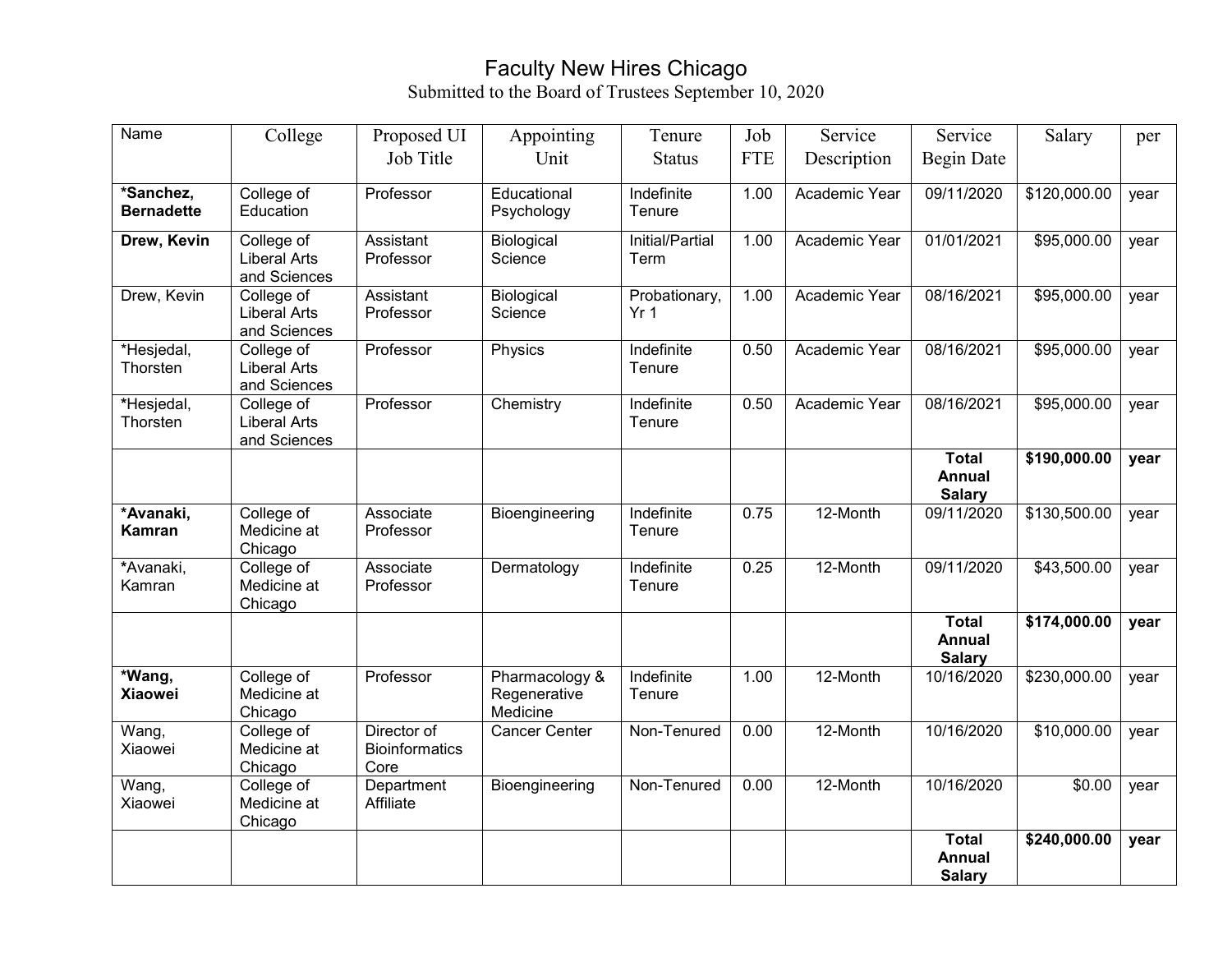## Faculty New Hires Springfield

Submitted to the Board of Trustees September 10, 2020

| Name      | College                                  | Proposed UI<br>Job Title | Appointing<br>Unit                          | l'enure<br><b>Status</b> | Job<br><b>FTE</b> | Service<br>Description | Service<br>Begin Date | Salary       | per  |
|-----------|------------------------------------------|--------------------------|---------------------------------------------|--------------------------|-------------------|------------------------|-----------------------|--------------|------|
| Wen, Yuan | College of<br>Business and<br>Management | Assistant<br>Professor   | Management,<br>Marketing $\&$<br>Operations | Probationary.<br>$Yr_1$  | 00.1              | Academic Year          | 09/11/2020            | \$105,000.00 | year |

# *Springfield Faculty Promotion/Tenure:*

| Home College                             | <b>First Name</b> | Middle<br>Initial/Name | Last Name | Units       | To the Rank of:                                    | <b>To Tenure</b><br><b>Status of:</b>          |
|------------------------------------------|-------------------|------------------------|-----------|-------------|----------------------------------------------------|------------------------------------------------|
| College of<br>Business and<br>Management | Ahmad             | Н.                     | Jumah     | Accountancy | Associate<br>Professor (without<br>change in rank) | Indefinite<br>Tenure<br>effective<br>8/16/2020 |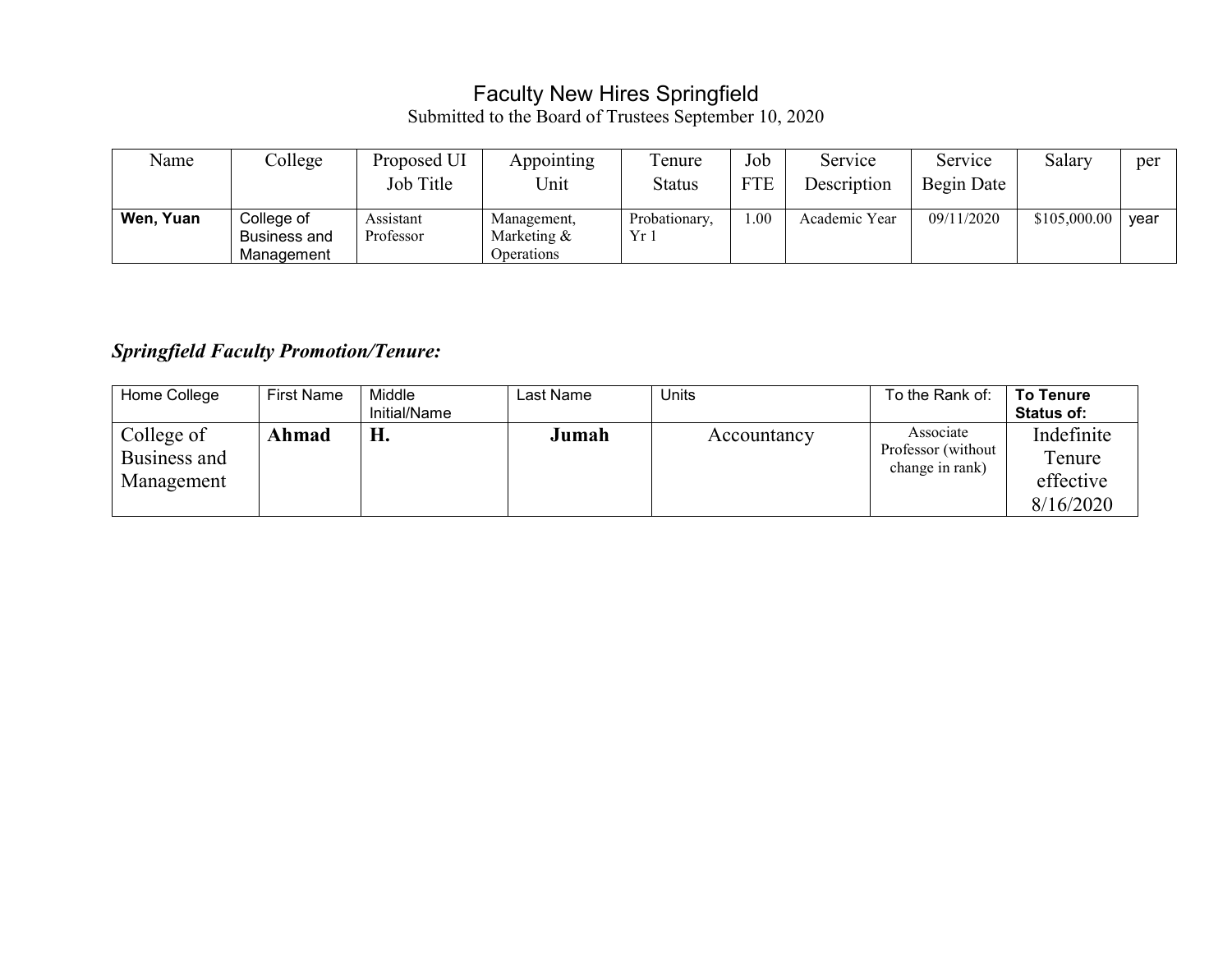# Administrative Professional New Hires Urbana

Faculty appointments noted, when appropriate. Submitted to the Board of Trustees September 10, 2020

| Name        | College | Proposed<br>UI Job Title | Appointing<br>Unit | Tenure Status | Job FTE $ $ | Service<br>Description | Service<br>Begin<br>Date | Salary | Per |
|-------------|---------|--------------------------|--------------------|---------------|-------------|------------------------|--------------------------|--------|-----|
| <b>NONE</b> |         |                          |                    |               |             |                        |                          |        |     |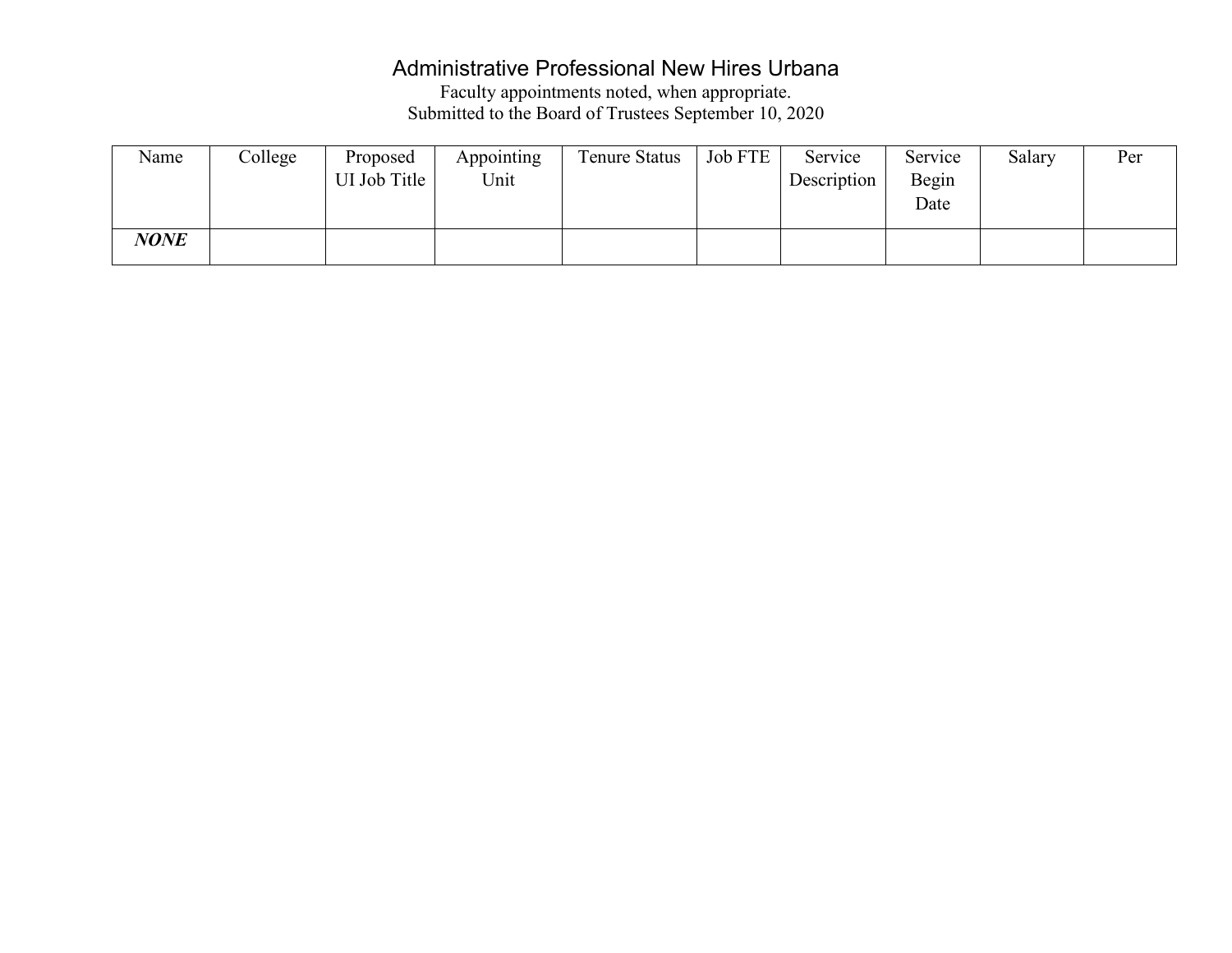# Administrative Professional New Hires Chicago

Faculty appointments noted, when appropriate. Submitted to the Board of Trustees September 10, 2020

| Name        | College       | Proposed     | Appointing             | <b>Tenure Status</b>     | Job FTE | Service     | Service       | Salary       | Per  |
|-------------|---------------|--------------|------------------------|--------------------------|---------|-------------|---------------|--------------|------|
|             |               | UI Job Title | Unit                   |                          |         | Description | Begin         |              |      |
|             |               |              |                        |                          |         |             | Date          |              |      |
|             |               |              |                        |                          |         |             |               |              |      |
| Reeder,     | College of    | Director     | School of Art          | Non-Tenured              | 0.00    | Academic    | 09/11/2020    | \$10,000.00  | year |
| Jennifer K. | Architecture, |              | and Art History        |                          |         | Year        |               |              |      |
|             | Design and    |              |                        |                          |         |             |               |              |      |
|             | the Arts      |              |                        |                          |         |             |               |              |      |
|             |               |              |                        |                          |         |             |               |              |      |
| *Reeder,    | College of    | Professor    | Art                    | <b>Indefinite Tenure</b> | 1.00    | Academic    | 09/11/2020    | \$108,366.70 | year |
| Jennifer K. | Architecture, |              |                        |                          |         | Year        |               |              |      |
|             | Design and    |              |                        |                          |         |             |               |              |      |
|             | the Arts      |              |                        |                          |         |             |               |              |      |
|             |               |              |                        |                          |         |             |               |              |      |
| Reeder,     | <b>Honors</b> | Honors       | Honors College         | Non-Tenured              | 0.00    | Academic    | 09/11/2020    | \$0.00       | year |
| Jennifer K. | College       | College      |                        |                          |         | Year        |               |              |      |
|             |               | Faculty      |                        |                          |         |             |               |              |      |
|             |               |              |                        |                          |         |             |               |              |      |
|             |               |              |                        |                          |         |             | <b>Total</b>  | \$118,366.70 | year |
|             |               |              |                        |                          |         |             | Annual        |              |      |
|             |               |              |                        |                          |         |             | <b>Salary</b> |              |      |
| Ellis, La   | Campus        | Executive    | <b>Student Affairs</b> | Non-Tenured              | 1.00    | 12-Month    | 09/14/2020    | \$115,000.00 |      |
|             |               |              | Human                  |                          |         |             |               |              | year |
| Tonja       | Auxiliary     | Director,    |                        |                          |         |             |               |              |      |
|             | Services      | Human        | Resources              |                          |         |             |               |              |      |
|             |               | Resources    |                        |                          |         |             |               |              |      |
|             |               |              |                        |                          |         |             |               |              |      |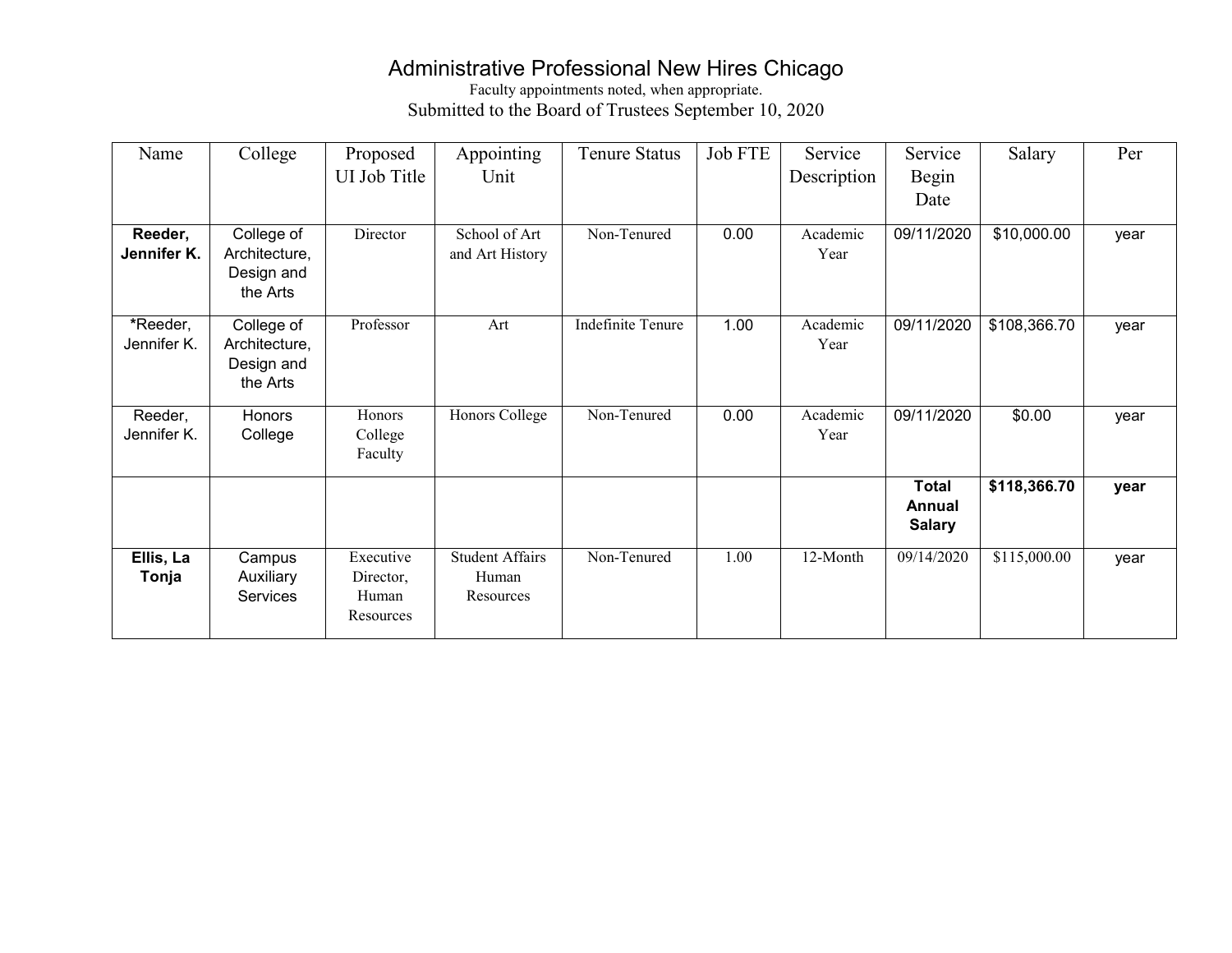| Name                         | College                                           | Proposed               | Appointing                           | <b>Tenure Status</b>     | <b>Job FTE</b>    | Service          | Service                                        | Salary       | Per  |
|------------------------------|---------------------------------------------------|------------------------|--------------------------------------|--------------------------|-------------------|------------------|------------------------------------------------|--------------|------|
|                              |                                                   | UI Job Title           | Unit                                 |                          |                   | Description      | Begin<br>Date                                  |              |      |
| Sheridan,<br>Kathleen<br>M.  | College of<br>Education                           | Chair                  | Educational<br>Psychology            | Non-Tenured              | 0.00              | Academic<br>Year | 09/11/2020                                     | \$20,000.00  | year |
| *Sheridan,<br>Kathleen<br>M. | College of<br>Education                           | Associate<br>Professor | Educational<br>Psychology            | Indefinite Tenure        | 1.00              | Academic<br>Year | 09/11/2020                                     | \$114,491.57 | year |
|                              |                                                   |                        |                                      |                          |                   |                  | <b>Total</b><br><b>Annual</b><br><b>Salary</b> | \$134,491.57 | year |
| McKenzie,<br>Evan C.         | College of<br><b>Liberal Arts</b><br>and Sciences | Head                   | <b>Political Science</b>             | Non-Tenured              | $\overline{0.00}$ | Academic<br>Year | 09/11/2020                                     | \$12,000.00  | year |
| *McKenzie,<br>Evan C.        | College of<br><b>Liberal Arts</b><br>and Sciences | Professor              | <b>Political Science</b>             | <b>Indefinite Tenure</b> | 1.00              | Academic<br>Year | 09/11/2020                                     | \$125,000.00 | year |
|                              |                                                   |                        |                                      |                          |                   |                  | Total<br><b>Annual</b><br><b>Salary</b>        | \$137,000.00 | year |
| Marsh,<br><b>Walter</b>      | College of<br><b>Liberal Arts</b><br>and Sciences | Head                   | Hispanic &<br><b>Italian Studies</b> | Non-Tenured              | $0.00\,$          | Academic<br>Year | $\overline{09}/11/2020$                        | \$5,000.00   | year |
| *Marsh,<br>Walter            | College of<br><b>Liberal Arts</b><br>and Sciences | Professor              | Hispanic &<br><b>Italian Studies</b> | <b>Indefinite Tenure</b> | $\overline{1.00}$ | Academic<br>Year | 09/11/2020                                     | \$106,035.00 | year |
|                              |                                                   |                        |                                      |                          |                   |                  | <b>Total</b><br><b>Annual</b><br><b>Salary</b> | \$111,035.00 | year |
| Xiang,<br><b>Xuehua</b>      | College of<br><b>Liberal Arts</b><br>and Sciences | Head                   | Linguistics                          | Non-Tenured              | 0.00              | Academic<br>Year | 09/11/2020                                     | \$3,500.00   | year |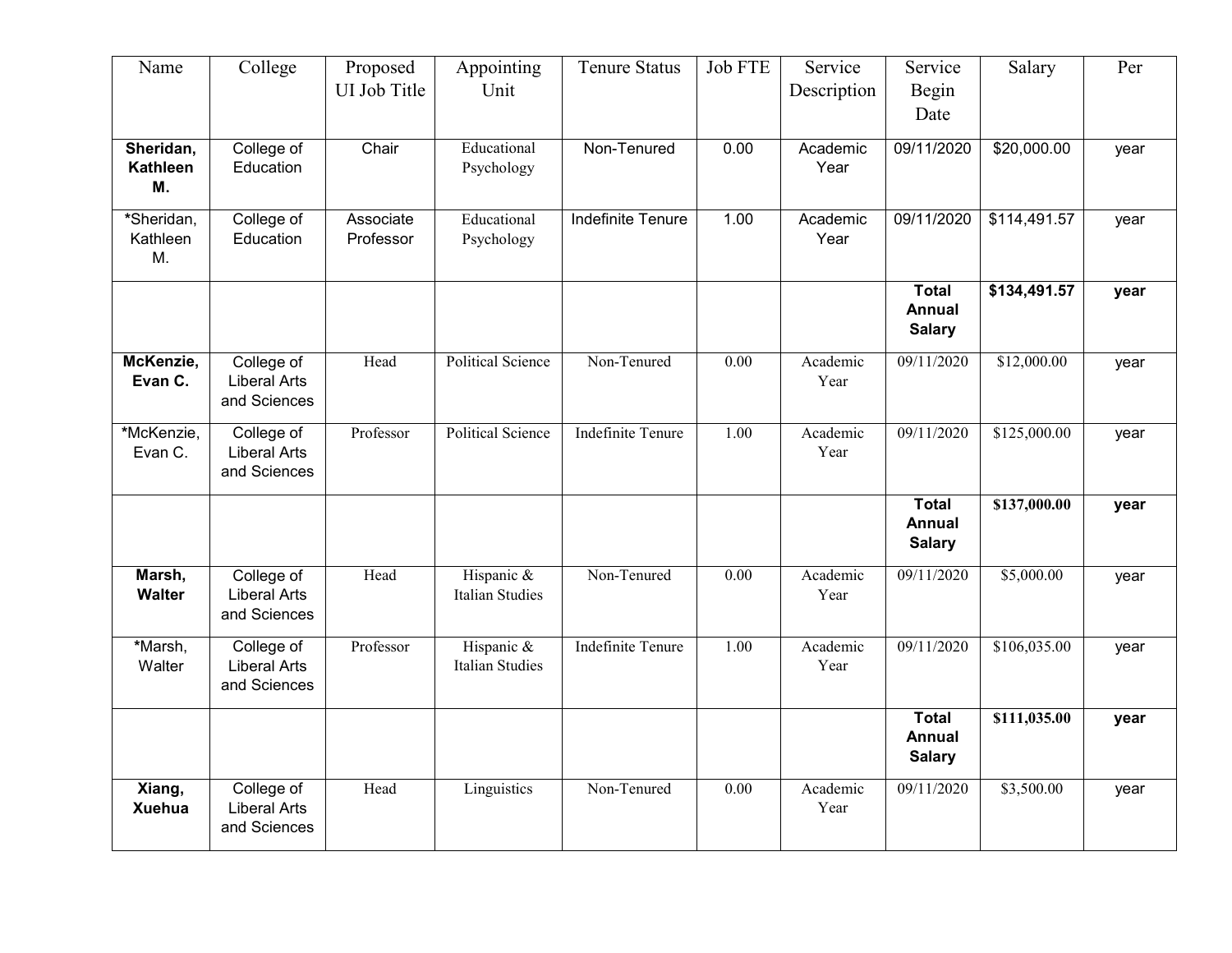| Name                       | College                                             | Proposed               | Appointing                                         | <b>Tenure Status</b>     | <b>Job FTE</b> | Service          | Service                                 | Salary       | Per  |
|----------------------------|-----------------------------------------------------|------------------------|----------------------------------------------------|--------------------------|----------------|------------------|-----------------------------------------|--------------|------|
|                            |                                                     | UI Job Title           | Unit                                               |                          |                | Description      | Begin                                   |              |      |
|                            |                                                     |                        |                                                    |                          |                |                  | Date                                    |              |      |
| *Xiang,<br>Xuehua          | College of<br><b>Liberal Arts</b><br>and Sciences   | Associate<br>Professor | Linguistics                                        | Indefinite Tenure        | 1.00           | Academic<br>Year | 09/11/2020                              | \$99,798.00  | year |
|                            |                                                     |                        |                                                    |                          |                |                  | <b>Total</b><br>Annual<br><b>Salary</b> | \$103,298.00 | year |
| DiMagno,<br><b>Stephen</b> | College of<br>Pharmacy                              | Head                   | Pharmaceutical<br>Sciences                         | Non-Tenured              | 0.00           | Academic<br>Year | 09/11/2020                              | \$25,000.00  | year |
| *DiMagno,<br>Stephen       | College of<br>Pharmacy                              | Professor              | Pharmaceutical<br><b>Sciences</b>                  | <b>Indefinite Tenure</b> | 0.95           | Academic<br>Year | 09/11/2020                              | \$184,810.00 | year |
| *DiMagno,<br>Stephen       | College of<br><b>Liberal Arts</b><br>and Sciences   | Professor              | Chemistry                                          | <b>Indefinite Tenure</b> | 0.05           | Academic<br>Year | 09/11/2020                              | \$9,727.00   | year |
|                            |                                                     |                        |                                                    |                          |                |                  | <b>Total</b><br>Annual<br><b>Salary</b> | \$219,537.00 | year |
| Parkison,<br>Valerie J.    | Office of the<br>Vice<br>Chancellor for<br>Research | Director               | Animal Care &<br>Institutional<br><b>Biosafety</b> | Non-Tenured              | 1.00           | 12-Month         | 09/14/2020                              | \$140,000.00 | year |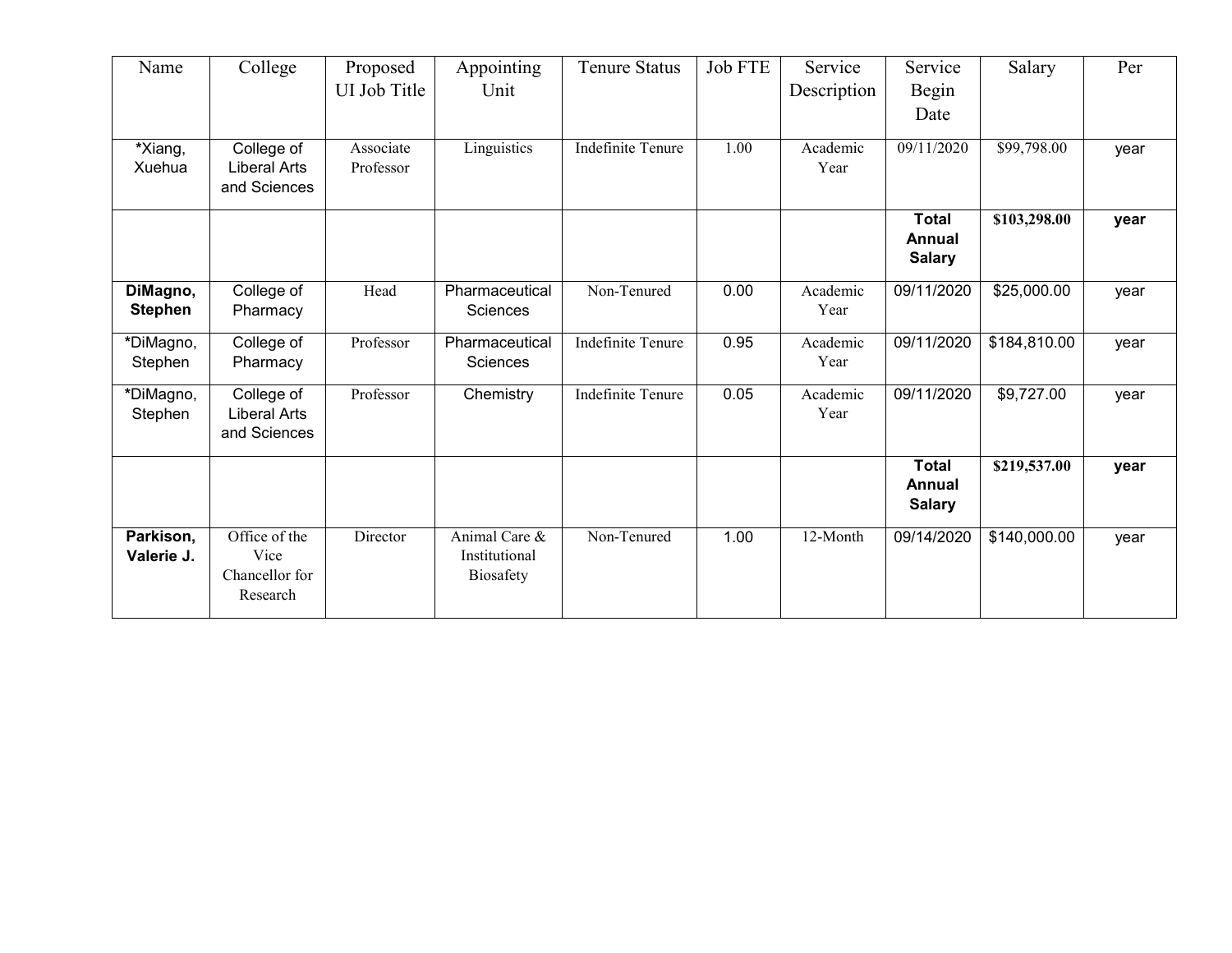### Administrative Professional New Hires Springfield

Faculty appointments noted, when appropriate. Submitted to the Board of Trustees September 10, 2020

| Name        | $\degree$ College | Proposed UI Job<br>Title | Appointing<br>Unit | l'enure<br><b>Status</b> | Job<br><b>FTE</b> | Service<br>Description | Service<br>Begin Date | Salary | Per |
|-------------|-------------------|--------------------------|--------------------|--------------------------|-------------------|------------------------|-----------------------|--------|-----|
| <b>NONE</b> |                   |                          |                    |                          |                   |                        |                       |        |     |

### Administrative Professional New Hires University Administration

Faculty appointments noted, when appropriate. Submitted to the Board of Trustees July 23, 2020

| Name       | College                                | Proposed UI | <b>Appointing Unit</b>                                                     | Гenure | Job        | Service     | Service Begin | Salary       | Per  |
|------------|----------------------------------------|-------------|----------------------------------------------------------------------------|--------|------------|-------------|---------------|--------------|------|
|            |                                        | Job Title   |                                                                            | Status | <b>FTE</b> | Description | Date          |              |      |
| Bates, Meg | Discovery<br><b>Partners Institute</b> | Director    | <b>Illinois</b><br>Workforce and<br>Education<br>Research<br>Collaborative | N/A    | 1.00       | 12-Month    | 09/14/2020    | \$130,000.00 | vear |

\*No student trustee may vote on those items marked with an asterisk

\*\*Salary reflected is for specific range of service dates

\*\*\*Salary for two months of summer service during each summer of appointment as Head/Chair/Director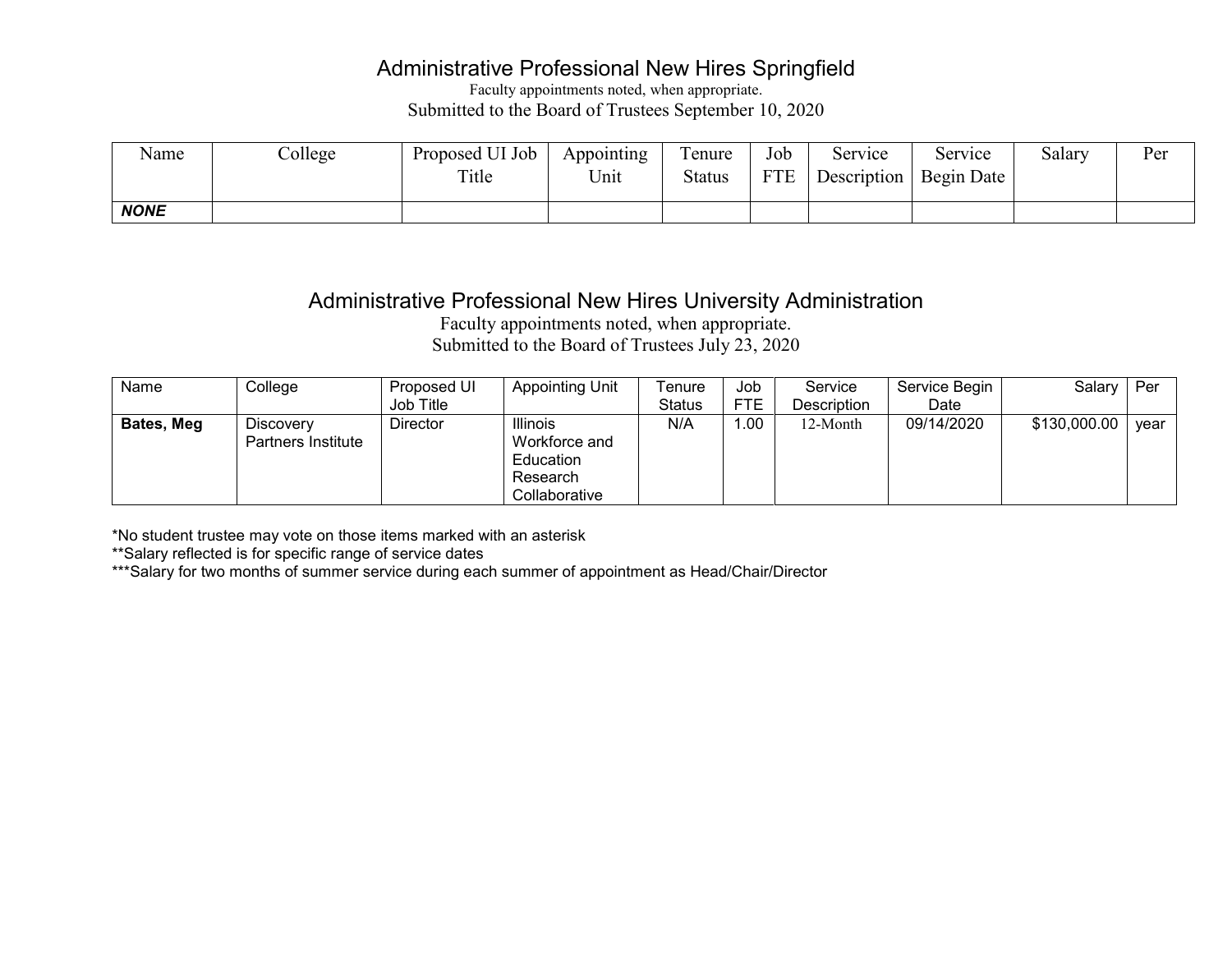## Addendum Items Faculty New Hires Urbana

Submitted to the Board of Trustees September 10, 2020

| Name          | College             |                  |                  | Tenure                 | Job        | Service              | Service       | Salary       |                | Previously |
|---------------|---------------------|------------------|------------------|------------------------|------------|----------------------|---------------|--------------|----------------|------------|
|               |                     | Proposed         | Appointing       |                        |            |                      |               |              | per            |            |
|               |                     | UI Job           | Unit             | <b>Status</b>          | <b>FTE</b> | Description          | Begin         |              |                | approved   |
|               |                     | Title            |                  |                        |            |                      | Date          |              |                |            |
| Park,         | Grainger            | <b>Assistant</b> | Computer         | <b>Initial/Partial</b> | 1.00       | <b>Academic</b>      | 01/16/2021    | \$125,000.00 | $I$ <u>yr</u>  |            |
| Yongjoo       | <b>College of</b>   | <b>Professor</b> | <b>Science</b>   | Term                   |            | Year                 |               |              |                |            |
|               | <b>Engineering</b>  |                  |                  |                        |            |                      |               |              |                |            |
| Park,         | Grainger            | Assistant        | Computer         | Probationary,          | 1.00       | Academic             | 08/16/2020    | \$125,000.00 | /yr            | Nov 2019   |
| Yongjoo       | College of          | Professor        | Science          | Yr <sub>1</sub>        |            | Year                 | 08/16/2021    |              |                |            |
|               | Engineering         |                  |                  |                        |            |                      |               |              |                |            |
| Pfaff,        | Grainger            | <b>Assistant</b> | Physics          | Summer                 | 4.00       | Salary for           | 06/01/2020-   | \$32,248.68  | $\frac{**}{*}$ | May 2020   |
| Wolfgang      | College of          | Professor        |                  | Appointment            |            | <b>Period Stated</b> | 08/15/2020    |              |                |            |
|               | Engineering         |                  |                  |                        |            |                      |               |              |                |            |
| Pfaff,        | Grainger            | Assistant        | Physics          | Probationary,          | 1.00       | Academic             | 08/16/2020    | \$115,000.00 | year           | May 2020   |
| Wolfgang      | College of          | Professor        |                  | Yr <sub>1</sub>        |            | Year                 | 08/24/2020    |              |                |            |
|               | Engineering         |                  |                  |                        |            |                      |               |              |                |            |
| Pfaff,        | Grainger            | Assistant        | <b>Materials</b> | Non-Tenured            | 0.00       | Academic             | 08/16/2020    | \$0.00       | year           | May 2020   |
| Wolfgang      | College of          | Professor        | Research         |                        |            | Year                 | 08/24/2020    |              |                |            |
|               | Engineering         |                  | Laboratory       |                        |            |                      |               |              |                |            |
|               |                     |                  |                  |                        |            |                      | <b>Total</b>  | \$115,000.00 | year           |            |
|               |                     |                  |                  |                        |            |                      | Annual        |              |                |            |
|               |                     |                  |                  |                        |            |                      | <b>Salary</b> |              |                |            |
| Vasisht,      | Grainger            | <b>Assistant</b> | Computer         | <b>Initial/Partial</b> | 1.00       | <b>Academic</b>      | 01/16/2021    | \$125,000.00 | <u>/yr</u>     |            |
| <b>Deepak</b> | <b>College of</b>   | <b>Professor</b> | <b>Science</b>   | <b>Term</b>            |            | Year                 |               |              |                |            |
|               | <b>Engineering</b>  |                  |                  |                        |            |                      |               |              |                |            |
| Vasisht,      | Grainger            | Assistant        | Computer         | Probationary,          | 1.00       | Academic             | 08/16/2020    | \$125,000.00 | /yr            | Nov 2019   |
| <b>Deepak</b> | College of          | Professor        | Science          | Yr <sub>1</sub>        |            | Year                 | 08/16/2021    |              |                |            |
|               | Engineering         |                  |                  |                        |            |                      |               |              |                |            |
| Hotaling,     | College of          | Assistant        | Psychology       | Probationary,          | 1.00       | Academic             | 08/16/2020    | \$80,000.00  | year           | May 2020   |
| Jared         | <b>Liberal Arts</b> | Professor        |                  | Yr <sub>1</sub>        |            | Year                 |               |              |                |            |
| Michael M.    | and Sciences        |                  |                  |                        |            |                      |               |              |                |            |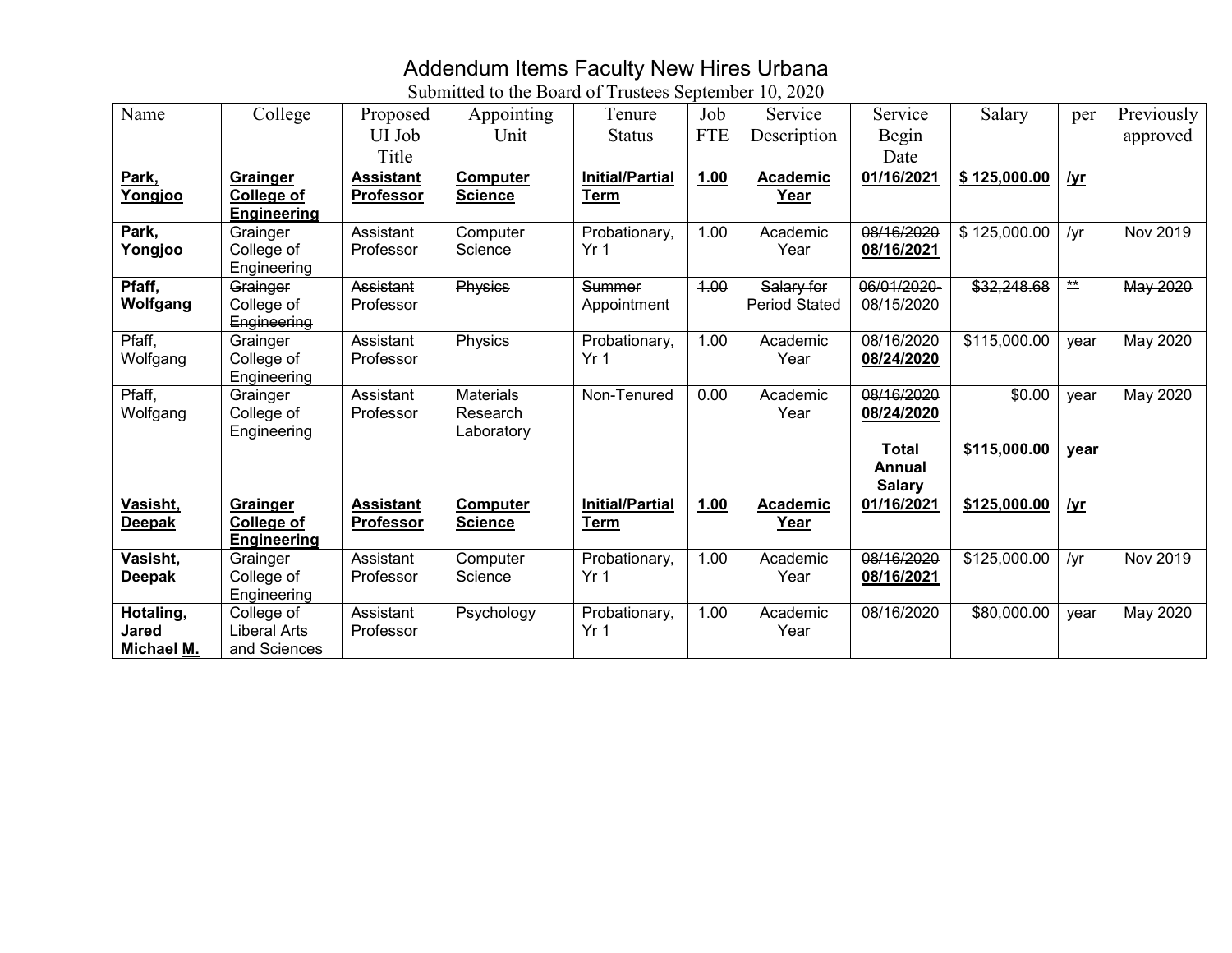| Name                               | College                           | Proposed         | Appointing                        | Tenure                           | Job        | Service         | Service       | Salary      | per  | Previously      |
|------------------------------------|-----------------------------------|------------------|-----------------------------------|----------------------------------|------------|-----------------|---------------|-------------|------|-----------------|
|                                    |                                   | UI Job           | Unit                              | <b>Status</b>                    | <b>FTE</b> | Description     | Begin         |             |      | approved        |
|                                    |                                   | Title            |                                   |                                  |            |                 | Date          |             |      |                 |
| <b>Martinez</b>                    | <b>College of</b>                 | <b>Assistant</b> | Microbiology,                     | <b>Initial/Partial</b>           | 0.67       | <b>Academic</b> | 11/01/2020    | \$55,610.00 | year |                 |
| Vargas,                            | <b>Liberal Arts</b>               | Professor        | School of                         | <b>Term</b>                      |            | Year            |               |             |      |                 |
| Pamela                             | and Sciences                      |                  | Molecular and                     |                                  |            |                 |               |             |      |                 |
| <b>Patricia</b>                    |                                   |                  | <b>Cellular</b><br><b>Biology</b> |                                  |            |                 |               |             |      |                 |
| <b>Martinez</b>                    | College of                        | <b>Assistant</b> | <b>Statistics</b>                 | <b>Initial/Partial</b>           | 0.33       | Academic        | 11/01/2020    | \$27,390.00 | year |                 |
| Vargas,                            | <b>Liberal Arts</b>               | Professor        |                                   | <b>Term</b>                      |            | Year            |               |             |      |                 |
| Pamela                             | and Sciences                      |                  |                                   |                                  |            |                 |               |             |      |                 |
| <b>Patricia</b><br><b>Martinez</b> |                                   | Assistant        |                                   |                                  | 0.67       | Academic        | 08/16/2020    | \$55,610.00 |      | <b>Jul 2020</b> |
| Vargas,                            | College of<br><b>Liberal Arts</b> | Professor        | Microbiology,<br>School of        | Probationary,<br>Yr <sub>1</sub> |            | Year            | 08/16/2021    |             | year |                 |
| Pamela                             | and Sciences                      |                  | Molecular and                     |                                  |            |                 |               |             |      |                 |
| <b>Patricia</b>                    |                                   |                  | Cellular Biology                  |                                  |            |                 |               |             |      |                 |
| Martinez                           | College of                        | Assistant        | <b>Statistics</b>                 | Probationary,                    | 0.33       | Academic        | 08/16/2020    | \$27,390.00 | year | <b>Jul 2020</b> |
| Vargas,                            | <b>Liberal Arts</b>               | Professor        |                                   | Yr <sub>1</sub>                  |            | Year            | 08/16/2021    |             |      |                 |
| Pamela<br>Patricia                 | and Sciences                      |                  |                                   |                                  |            |                 |               |             |      |                 |
|                                    |                                   |                  |                                   |                                  |            |                 | <b>Total</b>  | \$83,000.00 | year |                 |
|                                    |                                   |                  |                                   |                                  |            |                 | <b>Annual</b> |             |      |                 |
|                                    |                                   |                  |                                   |                                  |            |                 | <b>Salary</b> |             |      |                 |
| Yu, Xinzhu                         | <b>College of</b>                 | <b>Assistant</b> | <b>Molecular and</b>              | <b>Initial/Partial</b>           | 1.00       | Academic        | 11/01/2020    | \$82,000.00 | year |                 |
|                                    | <b>Liberal Arts</b>               | Professor        | Integrative                       | <b>Term</b>                      |            | Year            |               |             |      |                 |
|                                    | and Sciences                      |                  | Physiology,<br><b>School of</b>   |                                  |            |                 |               |             |      |                 |
|                                    |                                   |                  | <b>Molecular and</b>              |                                  |            |                 |               |             |      |                 |
|                                    |                                   |                  | Cellular                          |                                  |            |                 |               |             |      |                 |
|                                    |                                   |                  | <b>Biology</b>                    |                                  |            |                 |               |             |      |                 |
| Yu, Xinzhu                         | College of                        | Assistant        | Molecular and                     | Probationary,                    | 1.00       | Academic        | 08/16/2020    | \$82,000.00 | vear | May 2020        |
|                                    | <b>Liberal Arts</b>               | Professor        | Integrative                       | Yr <sub>1</sub>                  |            | Year            | 08/16/2021    |             |      |                 |
|                                    | and Sciences                      |                  | Physiology,<br>School of          |                                  |            |                 |               |             |      |                 |
|                                    |                                   |                  | Molecular and                     |                                  |            |                 |               |             |      |                 |
|                                    |                                   |                  | Cellular Biology                  |                                  |            |                 |               |             |      |                 |
| Gaulke,                            | College of                        | Assistant        | Pathobiology                      | Probationary,                    | 1.00       | Academic        | 08/16/2020    | \$90,000.00 | year | <b>Jul 2020</b> |
| <b>Christopher</b>                 | Veterinary                        | Professor        |                                   | Yr <sub>1</sub>                  |            | Year            |               |             |      |                 |
| <b>Andrew A.</b>                   | Medicine                          |                  |                                   |                                  |            |                 |               |             |      |                 |

Addendum Items Promotion and Tenure Urbana

Submitted to the Board of Trustees September 10, 2020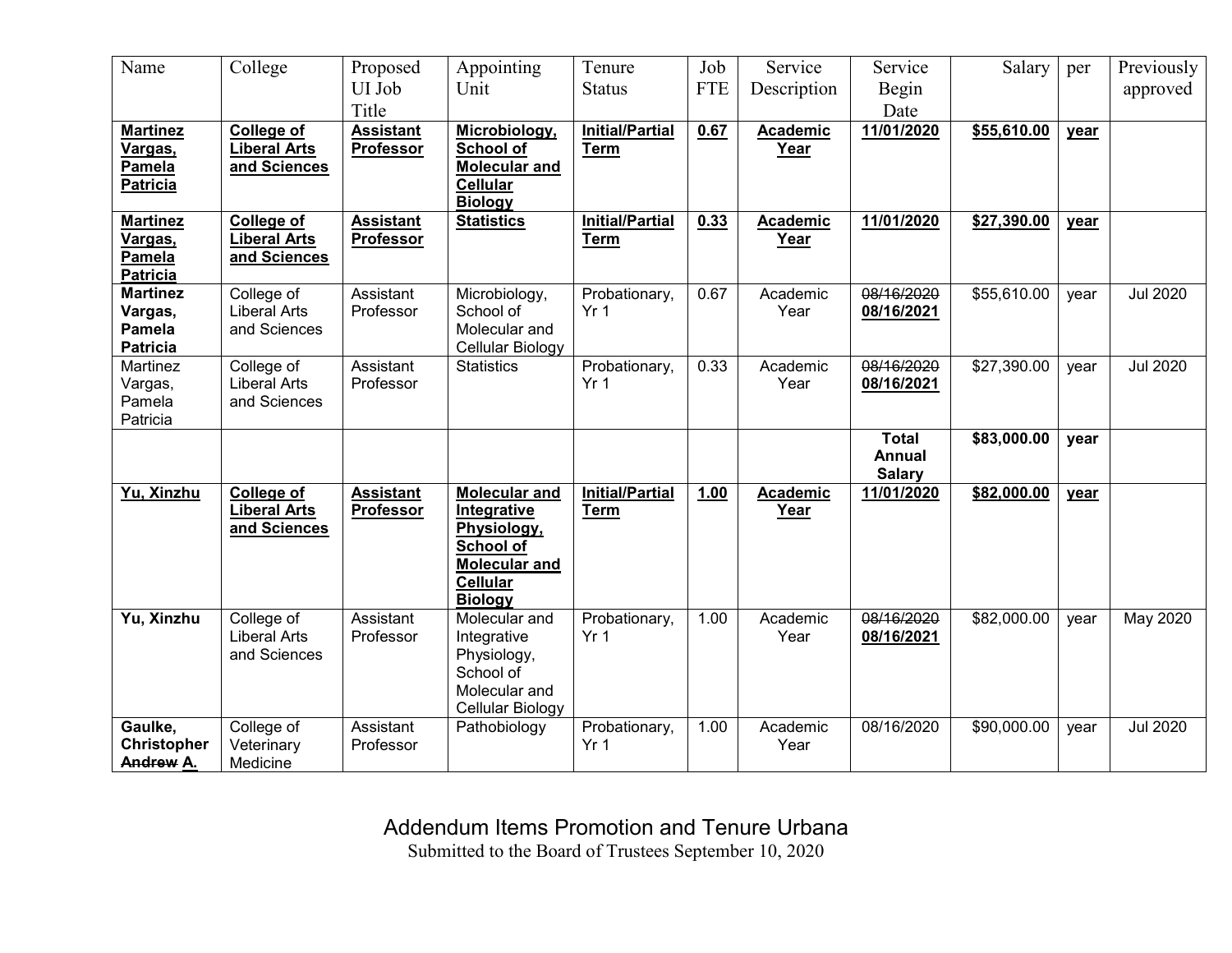| Home College       | <b>First Name</b> | Middle       | Last Name     | Units        | To the Rank of:    | <b>To Tenure</b>  |
|--------------------|-------------------|--------------|---------------|--------------|--------------------|-------------------|
|                    |                   | Initial/Name |               |              |                    | <b>Status of:</b> |
| College of Liberal | <b>Hughes</b>     | <b>Cris</b>  | Erin          | Anthropology | Clinical Associate | Without Change    |
| Arts & Sciences    | <u>Cris</u>       | <b>Erin</b>  | <b>Hughes</b> |              | Professor (non-    | in Tenure         |
|                    |                   |              |               |              | tenured)           |                   |
| College of Liberal | <b>Oikhberg</b>   |              | <b>Timur</b>  | Mathematics  | Research Professor | Without Change    |
| Arts & Sciences    | <b>Timur</b>      |              | Oikhberg      |              |                    | in Tenure         |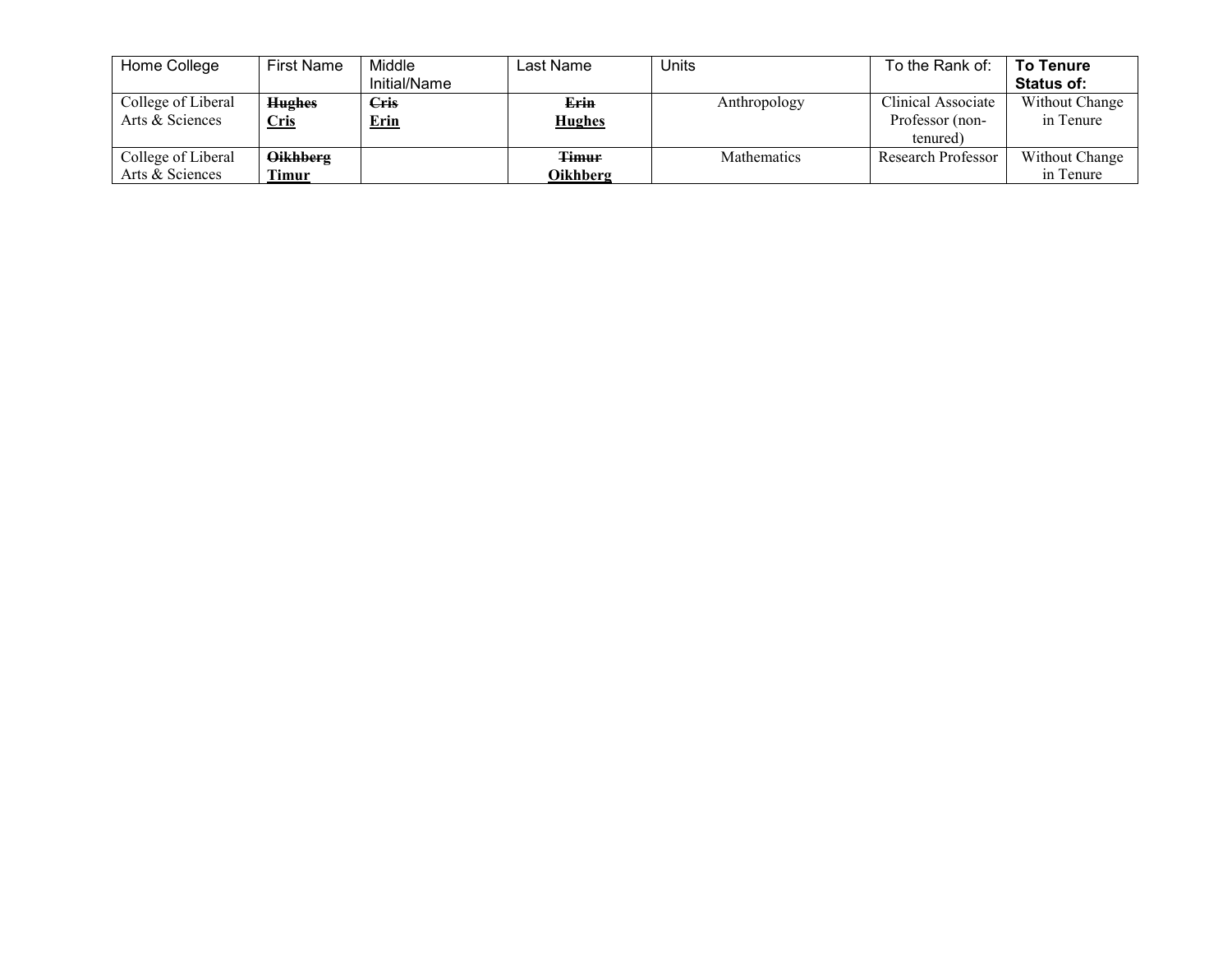### Race, Ethnicity, and Gender Summary Faculty New Appointments

BOT FY21 Summary Faculty New Appointments April 1 to May 31, 2020; June 1, to August 15, 2020 (Pending Board Approval)

| Race, Ethnicity                         | <b>UIC</b> | <b>UIC</b>     | UIC to | <b>UIS</b>     | <b>UIS</b>     | UIS to         | UIUC | <b>UIUC</b>    | UIUC to | UA   | <b>UA</b> | UA to | Grand            | Percent  |
|-----------------------------------------|------------|----------------|--------|----------------|----------------|----------------|------|----------------|---------|------|-----------|-------|------------------|----------|
| and Gender                              | (AS)       | (ON)           | date   | (AS)           | (ON)           | date           | (AS) | (ON)           | date    | (AS) | (ON)      | date  | Total to<br>Date | of Total |
| American Indian<br>or Alaskan<br>Native |            |                |        |                |                |                |      |                |         |      |           |       | $\mathbf{0}$     | 0.0%     |
| Asian or Pacific<br>Islanders           | 10         | 18             | 28     | 1              | 2              | 3              | 13   | 6              | 19      |      |           |       | 119              | 27.0%    |
| <b>Black or African</b><br>American     | 3          | $\overline{2}$ | 5      | 1              | 1              | $\overline{2}$ | 3    | $\overline{2}$ | 5       |      |           |       | 12               | 6.6%     |
| Hispanic or<br>Mexican                  | 6          | $\overline{2}$ | 8      |                |                |                | 12   |                | 12      |      |           |       | 20               | 10.9%    |
| White                                   | 22         | 24             | 46     | $\overline{2}$ | 3              | 5              | 32   | 16             | 48      |      |           |       | 99               | 54.1%    |
| Unknown                                 |            |                |        |                |                |                |      |                |         |      |           |       | 0                | 0.0%     |
| Two or More<br>Races                    |            | 1              | 1      |                |                |                |      | $\mathbf{1}$   | 1       |      |           |       | $\overline{2}$   | 1.1%     |
| Male                                    | 18         | 24             | 42     | $\overline{2}$ | 4              | 6              | 31   | 14             | 45      |      |           |       | 93               | 50.8%    |
| Female                                  | 23         | 23             | 46     | $\overline{2}$ | $\overline{2}$ | 4              | 29   | 11             | 40      |      |           |       | 90               | 49.2%    |

Chicago: 42 - Male, 46 - Female; 0 - American Indian or Alaskan Native, 28 - Asian or Pacific Islanders, 5 - Black or African American, 8 - Hispanic - Mexican, 46 - White, 1 - Two or More Races

Springfield: 6 - Male, 4 - Female; 0 - American Indian or Alaskan Native, 3 - Asian or Pacific Islanders, 2 - Black or African American, 0 - Hispanic - Mexican, 5 - White, 0 - Two or More Races

Urbana-Champaign: 45 - Male, 40 - Female; 0 - American Indian or Alaskan Native, 19 - Asian or Pacific Islanders, 5 - Black or African American, 12 - Hispanic-Mexican, 48 - White, 1 - Two or More Races

University Administration: 0 - Male, 0 - Female; 0 - American Indian or Alaskan Native, 0 - Asian or Pacific Islanders, 0 - Black or African American, 0 - Hispanic-Mexican, 0 - White, 0 - Two or More Races

These appointments commence pursuant with Board approvals at the September 10, 2020, Board of Trustees meeting.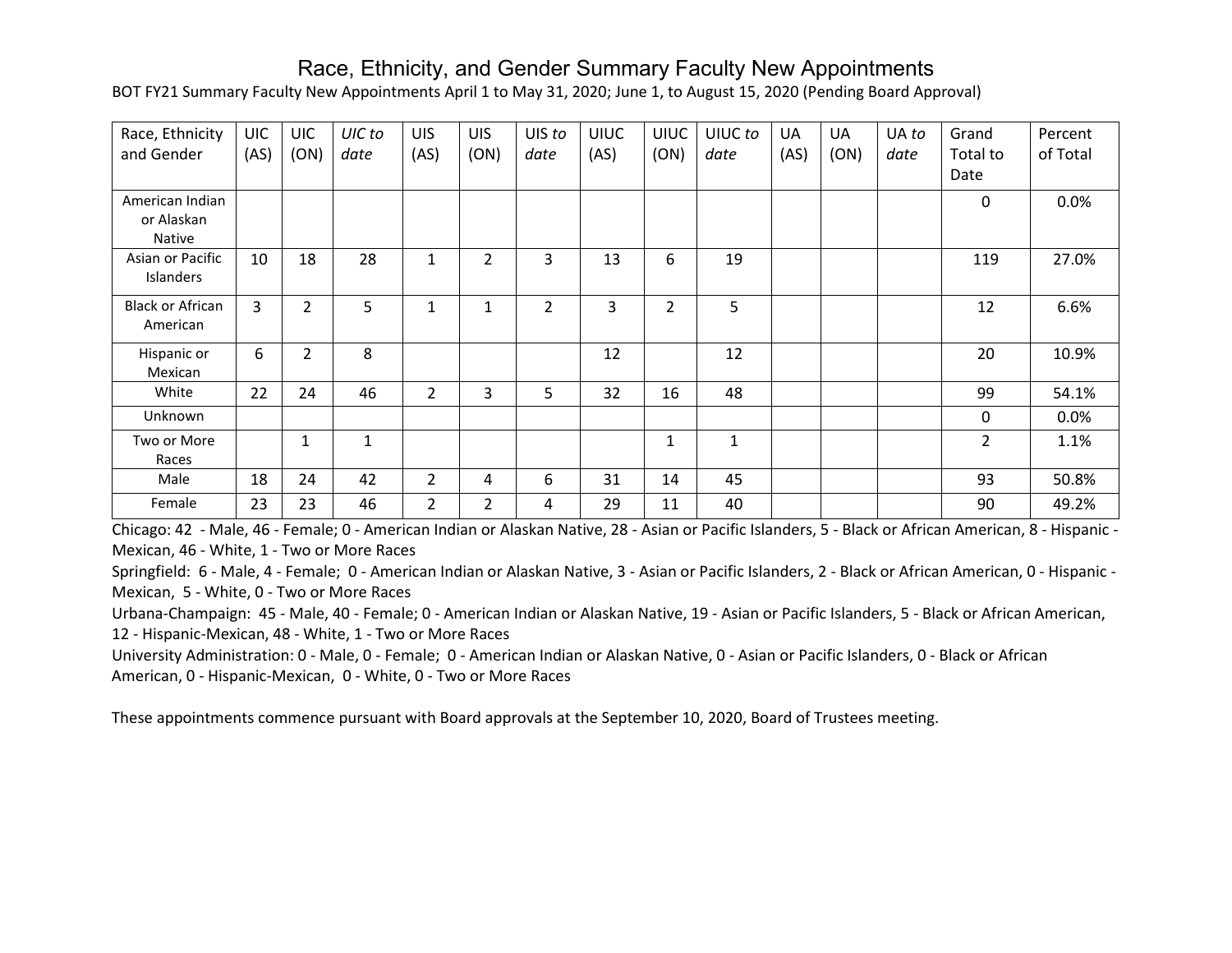## Race, Ethnicity, and Gender Summary Faculty Resignations

BOT FY21 Summary Faculty Resignations April 1, to May 31, 2020; June 1, to August 15, 2020 (Pending Board approval)

| Race, Ethnicity         | <b>UIC</b>     | <b>UIC</b>     | UIC to         | <b>UIS</b>     | <b>UIS</b> | UIS to         | <b>UIUC</b> | <b>UIUC</b>  | UIUC to      | <b>UA</b> | UA   | UA to | Grand        | Percent  |
|-------------------------|----------------|----------------|----------------|----------------|------------|----------------|-------------|--------------|--------------|-----------|------|-------|--------------|----------|
| and Gender              | (AS)           | (ON)           | date           | (AS)           | (ON)       | date           | (AS)        | (ON)         | date         | (AS)      | (ON) | date  | Total to     | of Total |
|                         |                |                |                |                |            |                |             |              |              |           |      |       | Date         |          |
| American Indian         |                |                |                |                |            |                |             |              |              |           |      |       | $\mathbf{0}$ | 0.0%     |
| or Alaskan              |                |                |                |                |            |                |             |              |              |           |      |       |              |          |
| <b>Native</b>           |                |                |                |                |            |                |             |              |              |           |      |       |              |          |
| Asian or Pacific        | $\overline{2}$ | 28             | 30             |                |            |                |             | 4            | 4            |           |      |       | 34           | 32.1%    |
| Islanders               |                |                |                |                |            |                |             |              |              |           |      |       |              |          |
| <b>Black or African</b> |                | 3              | 3              |                | 1          | $\mathbf{1}$   |             | $\mathbf{1}$ | 1            |           |      |       | 5            | 4.7%     |
| American                |                |                |                |                |            |                |             |              |              |           |      |       |              |          |
| Hispanic or             | $\mathbf{1}$   | $\overline{7}$ | 8              |                |            |                |             | 1            | $\mathbf{1}$ |           |      |       | 9            | 8.5%     |
| Mexican                 |                |                |                |                |            |                |             |              |              |           |      |       |              |          |
| White                   | $\overline{2}$ | 30             | 32             | $\overline{2}$ | 5          | $\overline{7}$ |             | 16           | 16           |           |      |       | 55           | 51.9%    |
| Unknown                 |                |                |                |                |            |                |             |              |              |           |      |       | 0            | 0.0%     |
| Two or More             |                | $\overline{2}$ | $\overline{2}$ |                |            |                |             | 1            | $\mathbf{1}$ |           |      |       | 3            | 2.8      |
| Races                   |                |                |                |                |            |                |             |              |              |           |      |       |              |          |
| Male                    | $\overline{2}$ | 33             | 35             | $\mathbf 1$    | 3          | 4              |             | 14           | 14           |           |      |       | 53           | 50.0%    |
| Female                  | 3              | 37             | 40             | $\mathbf 1$    | 3          | 4              |             | 9            | 5            |           |      |       | 53           | 50.0%    |

Chicago: 35 - Male, 40 - Female; 0 - American Indian or Alaskan Native, 30 - Asian or Pacific Islanders, 3 - Black or African American, 8 - Hispanic-Mexican, 32 - White, 2 - Two or More Races

Springfield: 4 - Male, 4 - Female; 0 - American Indian or Alaskan Native, 0 - Asian or Pacific Islanders, 1 - Black or African American, 0 - Hispanic -Mexican, 7 - White, 0 - Two or More Races

Urbana-Champaign: 14 - Male, 9 - Female; 0 - American Indian or Alaskan Native, 4 - Asian or Pacific Islanders, 1 - Black or African American, 1 - Hispanic-Mexican, 16 - White, 1 - Two or More Races

University Administration: - Male, 0 - Female; 0 - American Indian or Alaskan Native, 0 - Asian or Pacific Islanders, 0 - Black or African American, 0 -Hispanic-Mexican, 0 - White, 0 - Two or More Races

These appointments commence pursuant with Board approvals at the September 10, 2020, Board of Trustees meeting.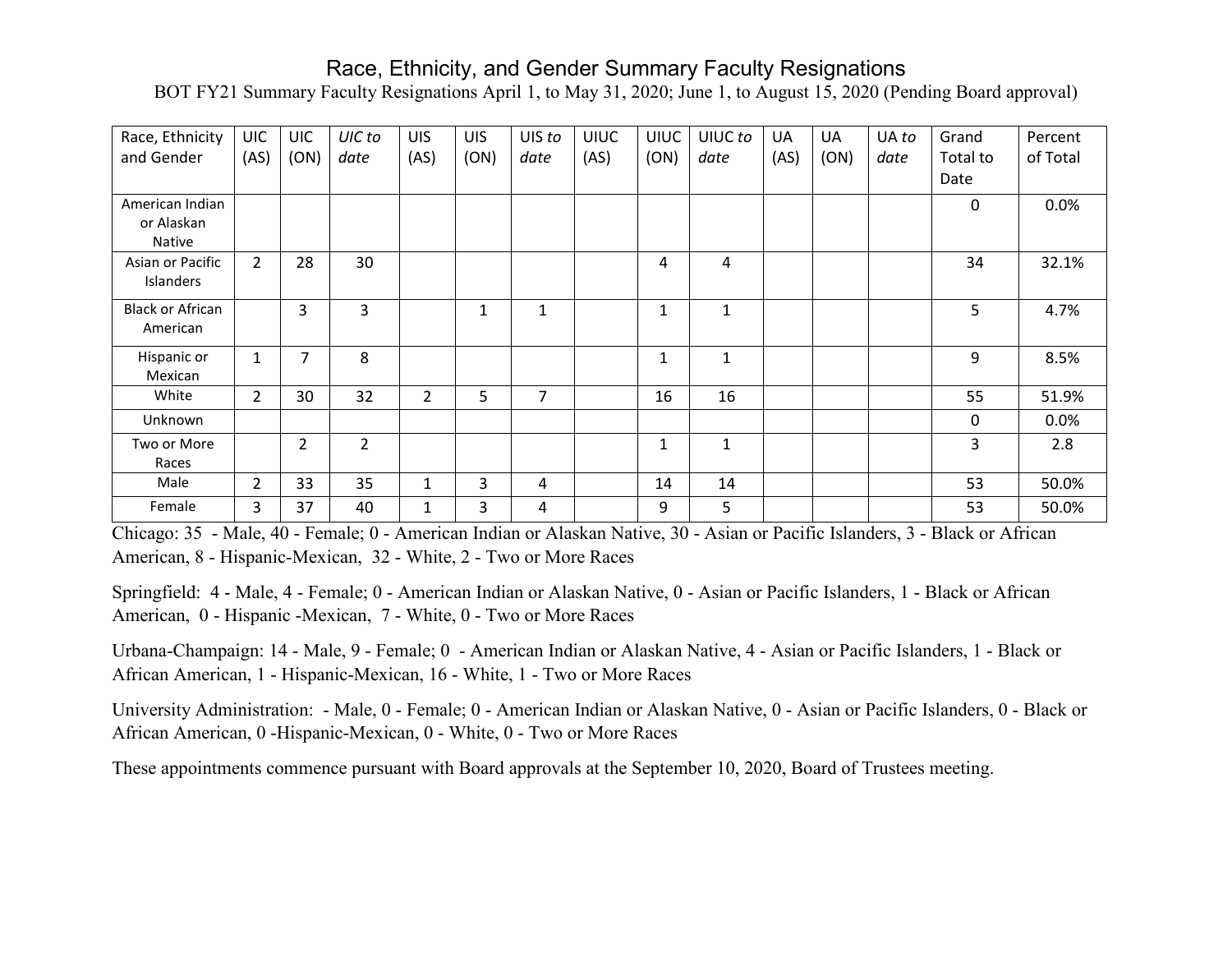## Race, Ethnicity, and Gender Summary Administrative Professional New Appointments

BOT FY 21 Summary Administrative and Professional New Appointments April 1 to May 31, 2020; June 1, to August 15, 2020 (Pending Board approval)

| Race, Ethnicity         | <b>UIC</b>     | <b>UIC</b>   | UIC to | <b>UIS</b> | <b>UIS</b> | UIS to       | <b>UIUC</b>    | <b>UIUC</b> | UIUC to | <b>UA</b>      | UA             | UA to        | Grand        | Percent  |
|-------------------------|----------------|--------------|--------|------------|------------|--------------|----------------|-------------|---------|----------------|----------------|--------------|--------------|----------|
| and Gender              | (AS)           | (ON)         | date   | (AS)       | (ON)       | date         | (AS)           | (ON)        | date    | (AS)           | (ON)           | date         | Total to     | of Total |
|                         |                |              |        |            |            |              |                |             |         |                |                |              | Date         |          |
| American Indian         |                |              |        |            |            |              |                |             |         |                |                |              | 0            | 0.0%     |
| or Alaskan              |                |              |        |            |            |              |                |             |         |                |                |              |              |          |
| <b>Native</b>           |                |              |        |            |            |              |                |             |         |                |                |              |              |          |
| Asian or Pacific        | 6              | 10           | 16     |            | 1          | 1            | 6              | 5           | 11      | 1              | $\mathbf{1}$   | 2            | 30           | 14.9%    |
| <b>Islanders</b>        |                |              |        |            |            |              |                |             |         |                |                |              |              |          |
| <b>Black or African</b> | 6              | 9            | 15     | 1          |            | $\mathbf{1}$ | $\overline{7}$ | 6           | 13      |                | $\mathbf{1}$   | $\mathbf{1}$ | 30           | 14.9%    |
| American                |                |              |        |            |            |              |                |             |         |                |                |              |              |          |
| Hispanic or             | 4              | 8            | 12     |            |            |              | $\overline{2}$ | 3           | 5       |                |                |              | 17           | 8.4%     |
| Mexican                 |                |              |        |            |            |              |                |             |         |                |                |              |              |          |
| White                   | 18             | 21           | 39     |            | 5          | 5            | 25             | 40          | 65      | 3              | $\overline{2}$ | 5            | 114          | 56.4%    |
| Unknown                 |                |              |        |            |            |              |                |             |         |                |                |              | $\mathbf{0}$ | 0.0%     |
| Two or More             | $\overline{2}$ | $\mathbf{1}$ | 3      |            | 1          | $\mathbf{1}$ |                | 6           | 6       |                | $\mathbf{1}$   | 1            | 11           | 5.4%     |
| Races                   |                |              |        |            |            |              |                |             |         |                |                |              |              |          |
| Male                    | 16             | 11           | 27     |            | 4          | 4            | 17             | 26          | 43      | $\overline{2}$ | $\mathbf{1}$   | 3            | 77           | 38.1%    |
| Female                  | 20             | 38           | 58     | 1          | 3          | 4            | 23             | 34          | 57      | 2              | 4              | 6            | 125          | 61.9%    |

Chicago: 27 - Male, 58 - Female; - American Indian or Alaskan Native, 16 - Asian or Pacific Islanders, 15 - Black or African American, 12 - Hispanic-Mexican, 39 - White, 3 - Two or More Races

Springfield: 4 - Male, 4 - Female; 0 - American Indian or Alaskan Native, 1 - Asian or Pacific Islanders, 1- Black or African American, 0 - Hispanic -Mexican, 5 - White, 1 - Two or More Races

Urbana-Champaign: 43 - Male, 57 - Female; 0 - American Indian or Alaskan Native, 11 - Asian or Pacific Islanders, 13 - Black or African American, 5 - Hispanic-Mexican, 65 - White, 6 - Two or More Races

University Administration: 3 - Male, 6 - Female; 0 - American Indian or Alaskan Native, 2 - Asian or Pacific Islanders, 1 - Black or African American, 0 - Hispanic-Mexican, 5 - White, 1 - Two or More Races

These appointments commence pursuant with Board approvals at the September 10, 2020, Board of Trustees meeting.